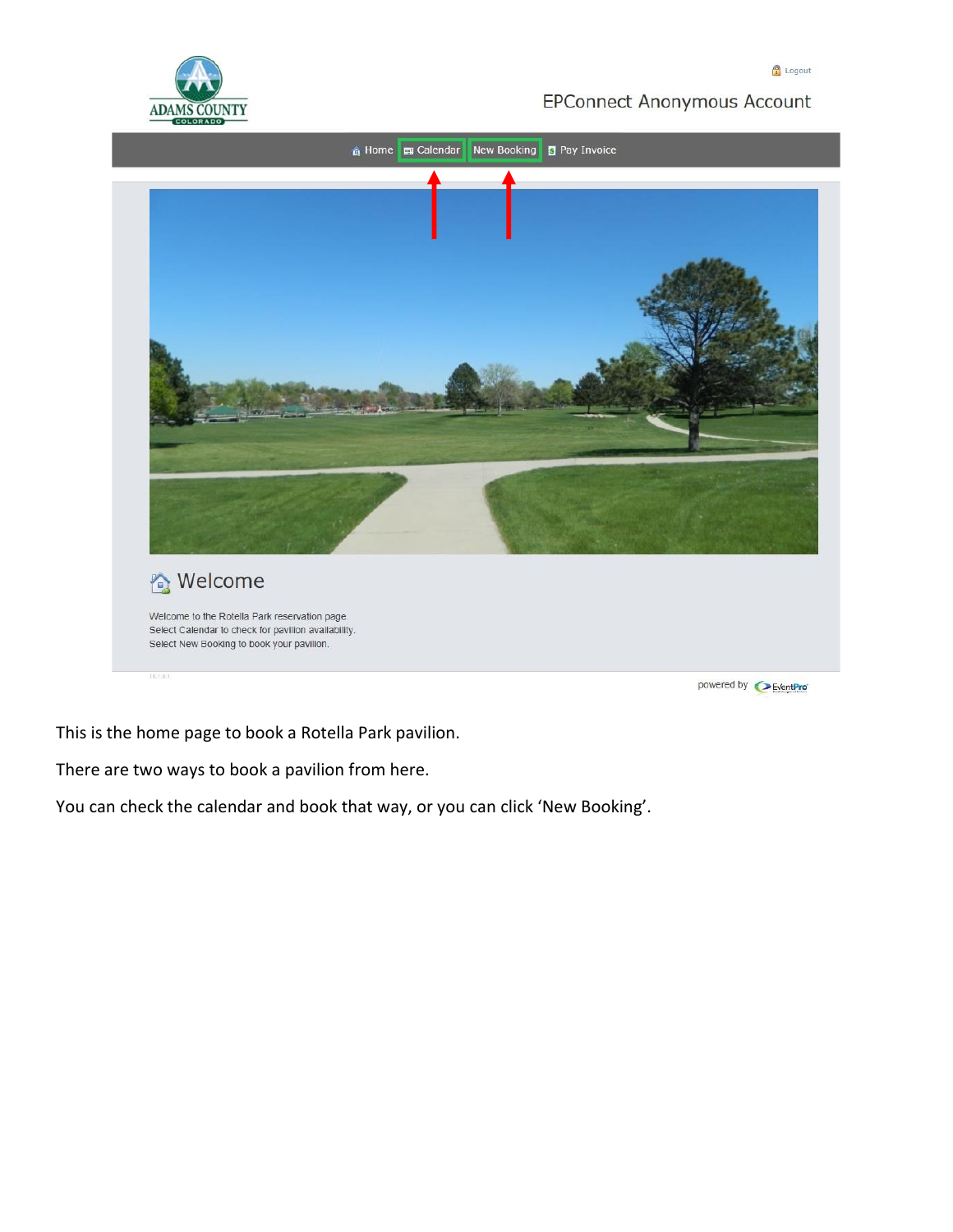| $\blacksquare$ Calendar                                                                                                                                                                                                                                                              |        |                                               |                                      |               |          |               |  |                                               |                               |        | Status Legend |
|--------------------------------------------------------------------------------------------------------------------------------------------------------------------------------------------------------------------------------------------------------------------------------------|--------|-----------------------------------------------|--------------------------------------|---------------|----------|---------------|--|-----------------------------------------------|-------------------------------|--------|---------------|
| Use the left and right arrows below to browse the calendar. Or click the date range listed to select a new range.<br>To book a pavilion, select New Booking in the top menu bar.<br>You can also right-click on the pavilion and date cell you wish to book, and select New Booking. |        |                                               |                                      |               |          |               |  |                                               |                               |        |               |
| View Timeline<br>17 - May 30, 2020<br>$\rightarrow$                                                                                                                                                                                                                                  | в      |                                               | Location Group   All Location Groups | $\mathcal{F}$ | Location | All Locations |  | $\overline{\mathbf{v}}$                       | Showing locations 1 to 7 of 7 |        |               |
|                                                                                                                                                                                                                                                                                      |        | Sunday, May 17, 2020 - Saturday, May 23, 2020 |                                      |               |          |               |  | Sunday, May 24, 2020 - Saturday, May 30, 2020 |                               |        |               |
|                                                                                                                                                                                                                                                                                      | 17 Sun |                                               | 18 Mon 19 Tue 20 Wed 21 Thu          | 22 Fri        | 23 Sat   | 24 Sun        |  | 25 Mon 26 Tue 27 Wed 28 Thu                   |                               | 29 Fri | 30 Sat        |
|                                                                                                                                                                                                                                                                                      |        |                                               |                                      |               |          |               |  |                                               |                               |        |               |
| <b>OTELLA PARK</b>                                                                                                                                                                                                                                                                   |        |                                               |                                      |               |          |               |  |                                               |                               |        |               |
| ROTELLA PARK #1                                                                                                                                                                                                                                                                      |        |                                               |                                      |               |          |               |  |                                               |                               |        |               |
| <b>ROTELLA PARK #2</b>                                                                                                                                                                                                                                                               |        |                                               |                                      |               |          |               |  |                                               |                               |        |               |
| ROTELLA PARK #3                                                                                                                                                                                                                                                                      |        |                                               |                                      |               |          |               |  |                                               |                               |        |               |
| <b>ROTELLA PARK #4</b>                                                                                                                                                                                                                                                               |        |                                               |                                      |               |          |               |  |                                               |                               |        |               |
| <b>ROTELLA PARK #5</b>                                                                                                                                                                                                                                                               |        |                                               |                                      |               | Una      |               |  |                                               |                               |        |               |
| ROTELLA PARK #6                                                                                                                                                                                                                                                                      |        |                                               |                                      |               |          |               |  |                                               |                               |        |               |

This is the calendar that shows each pavilion at Rotella Park for a 14-day period. You can scroll through the calendar dates by clicking the left and right arrows **(A)** or by clicking the date range and selecting a new range **(B)**

You'll notice that Pavilion #5 is booked on Saturday, May 23. To book a pavilion from the calendar, right-click and select New Booking. In this tutorial, we are booking Pavilion #2 for Sunday, May 24

| <b>E</b> Calendar                                                                                                                                                                                                                                                                    |                         |        |                                      |                                               |                         |                  |                          |                    |                     |                                               |                               | Status Legend |
|--------------------------------------------------------------------------------------------------------------------------------------------------------------------------------------------------------------------------------------------------------------------------------------|-------------------------|--------|--------------------------------------|-----------------------------------------------|-------------------------|------------------|--------------------------|--------------------|---------------------|-----------------------------------------------|-------------------------------|---------------|
| Use the left and right arrows below to browse the calendar. Or click the date range listed to select a new range.<br>To book a pavilion, select New Booking in the top menu bar.<br>You can also right-click on the pavilion and date cell you wish to book, and select New Booking. |                         |        |                                      |                                               |                         |                  |                          |                    |                     |                                               |                               |               |
| View<br>Timeline                                                                                                                                                                                                                                                                     | $\overline{\mathbf{v}}$ |        | Location Group   All Location Groups |                                               | $\overline{\mathbf{v}}$ |                  | Location   All Locations |                    |                     | $\overline{\mathbf{v}}$                       | Showing locations 1 to 7 of 7 |               |
| $17 - May 30, 2020$<br>$\langle$ >                                                                                                                                                                                                                                                   |                         |        |                                      |                                               |                         |                  |                          |                    |                     |                                               |                               |               |
|                                                                                                                                                                                                                                                                                      |                         |        |                                      | Sunday, May 17, 2020 - Saturday, May 23, 2020 |                         |                  |                          |                    |                     | Sunday, May 24, 2020 - Saturday, May 30, 2020 |                               |               |
|                                                                                                                                                                                                                                                                                      | 17 Sun                  | 18 Mon | 19 Tue 20 Wed 21 Thu                 |                                               | 22 Fri                  | 23 Sat           | 24 Sun                   | 25 Mon             |                     | 26 Tue 27 Wed 28 Thu                          | 29 Fri                        | 30 Sat        |
| <b>ELLA PARK</b>                                                                                                                                                                                                                                                                     |                         |        |                                      |                                               |                         |                  |                          |                    |                     |                                               |                               |               |
| <b>ROTELLA PARK #1</b>                                                                                                                                                                                                                                                               |                         |        |                                      |                                               |                         |                  |                          |                    |                     |                                               |                               |               |
| <b>ROTELLA PARK #2</b>                                                                                                                                                                                                                                                               |                         |        |                                      |                                               |                         |                  |                          |                    | Time Scale Captions |                                               |                               |               |
| ROTELLA PARK #3                                                                                                                                                                                                                                                                      |                         |        |                                      |                                               |                         |                  |                          | <b>New Booking</b> |                     |                                               |                               |               |
| <b>ROTELLA PARK #4</b>                                                                                                                                                                                                                                                               |                         |        |                                      |                                               |                         |                  |                          |                    |                     |                                               |                               |               |
| <b>ROTELLA PARK #5</b>                                                                                                                                                                                                                                                               |                         |        |                                      |                                               |                         | Una <sup>®</sup> |                          |                    |                     |                                               |                               |               |
| ROTELLA PARK #6                                                                                                                                                                                                                                                                      |                         |        |                                      |                                               |                         |                  |                          |                    |                     |                                               |                               |               |
| ROTELLA PARK #7                                                                                                                                                                                                                                                                      |                         |        |                                      |                                               |                         |                  |                          |                    |                     |                                               |                               |               |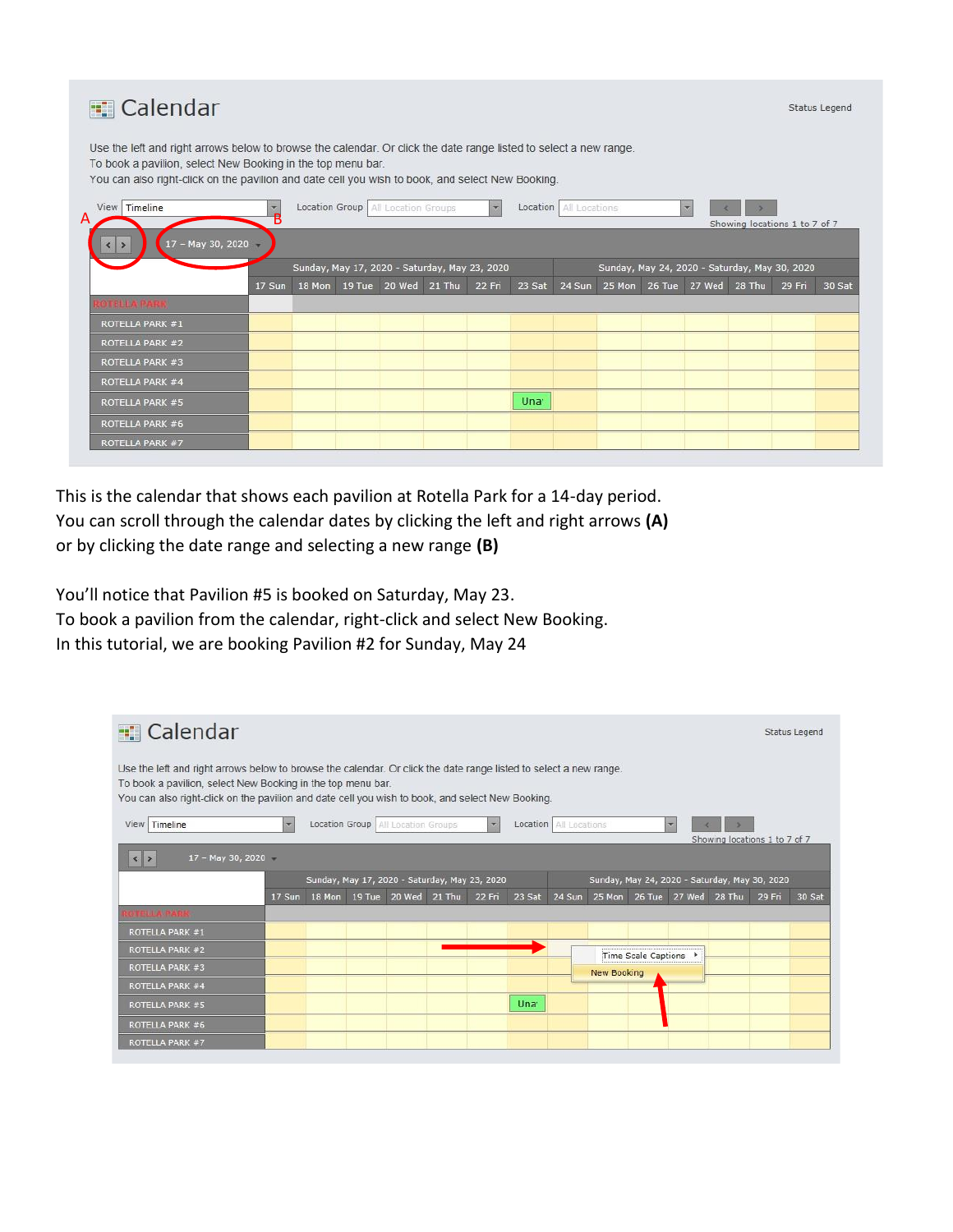| Home E Calendar New Booking S Pay Invoice                                                                                                                                                                            |
|----------------------------------------------------------------------------------------------------------------------------------------------------------------------------------------------------------------------|
| Welcome<br>Event Information<br>Pavilion Confirmation<br>Summary                                                                                                                                                     |
| <b>Event Information</b>                                                                                                                                                                                             |
| Please enter your First and Last Name, Phone Number, and Email.<br>For Reservation Name please use your First and Last Name.<br>Park hours are dawn to dusk<br>Click Next to continue.<br><b>Client Information-</b> |
| Name, Phone & Email:*                                                                                                                                                                                                |
| <b>Event Information</b><br>Reservation Name:*                                                                                                                                                                       |
| Back<br>Next                                                                                                                                                                                                         |

When you click New Booking, either from the Home page or the Calendar, you will see a Welcome page and click Next. Then you will see the Event Information page above.

Please enter your First and Last Name, as well as your phone number and email address in the first text box. Under Reservation Name, please enter your First and Last Name. Click Next.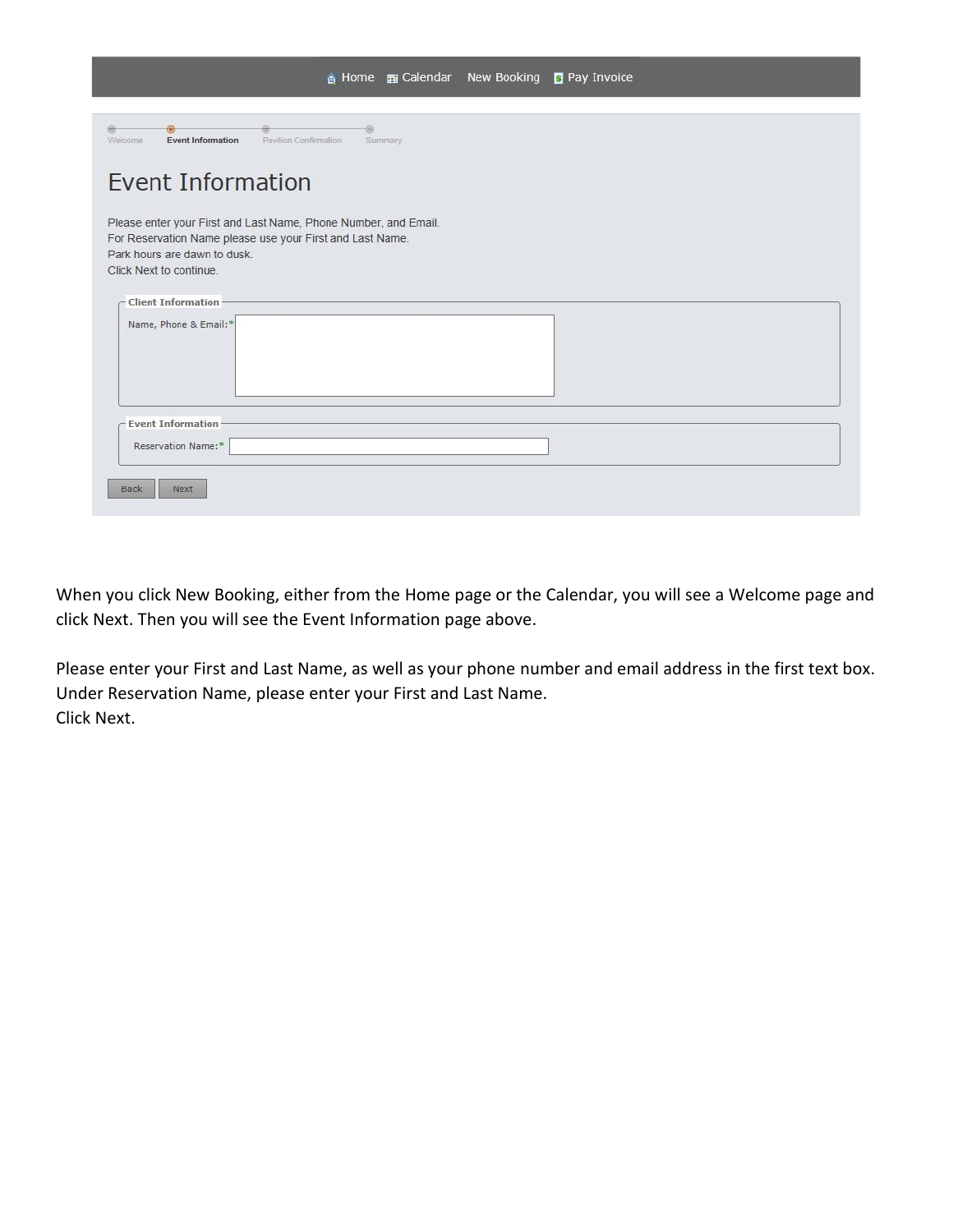## **Reservation Information**

Edit the locations and click Next to continue.

Enter the date of your reservation and the times you would like it reserved. All day reservations are 7:00am - 8:00pm. Use the drop down arrow next to Pavilion # to select the pavilion.

| <b>Booking Information</b>     |                        |              |                  |
|--------------------------------|------------------------|--------------|------------------|
| Booked Date From:*   5/24/2020 |                        | $\otimes$ -  |                  |
| Booked Date To:*               | 5/24/2020              | $\otimes$ -  |                  |
| Reservation Start:*            | 8:00 AM                | $\circ$ :    |                  |
| Reservation End:*              | 4:00 PM                | $\circ$ :    |                  |
| Pavilion #:*                   | <b>ROTELLA PARK #2</b> |              | ÷                |
| Attendance:                    | Location               | Capacity     | Minumum Capacity |
|                                | ROTELLA PARK #1        | 0            | 0                |
|                                | ROTELLA PARK #2        | $\mathbf{0}$ | $\mathbf{0}$     |
| <b>Submit</b><br>Cancel        | ROTELLA PARK #3        | 0            | 0                |
|                                | ROTELLA PARK #4        | 0            | 0                |
|                                | ROTELLA PARK #5        | 0            | 0                |
| .1.9.1                         | ROTELLA PARK #6        | 0            | 0                |
|                                | ROTELLA PARK #7        | 0            | 0                |

On the next page you will enter the reservation date. When you enter the date into 'Booked Date From', it will automatically fix the 'Booked Date To' match.

Reservation Start and End are the times for your pavilion. *All-day rentals are 7:00am – 8:00pm*.

Use the drop-down arrow next to Pavilion # to select the pavilion you want to reserve.

Each pavilion is the same in size and amenities and can hold up to 50 people.

Then click Submit.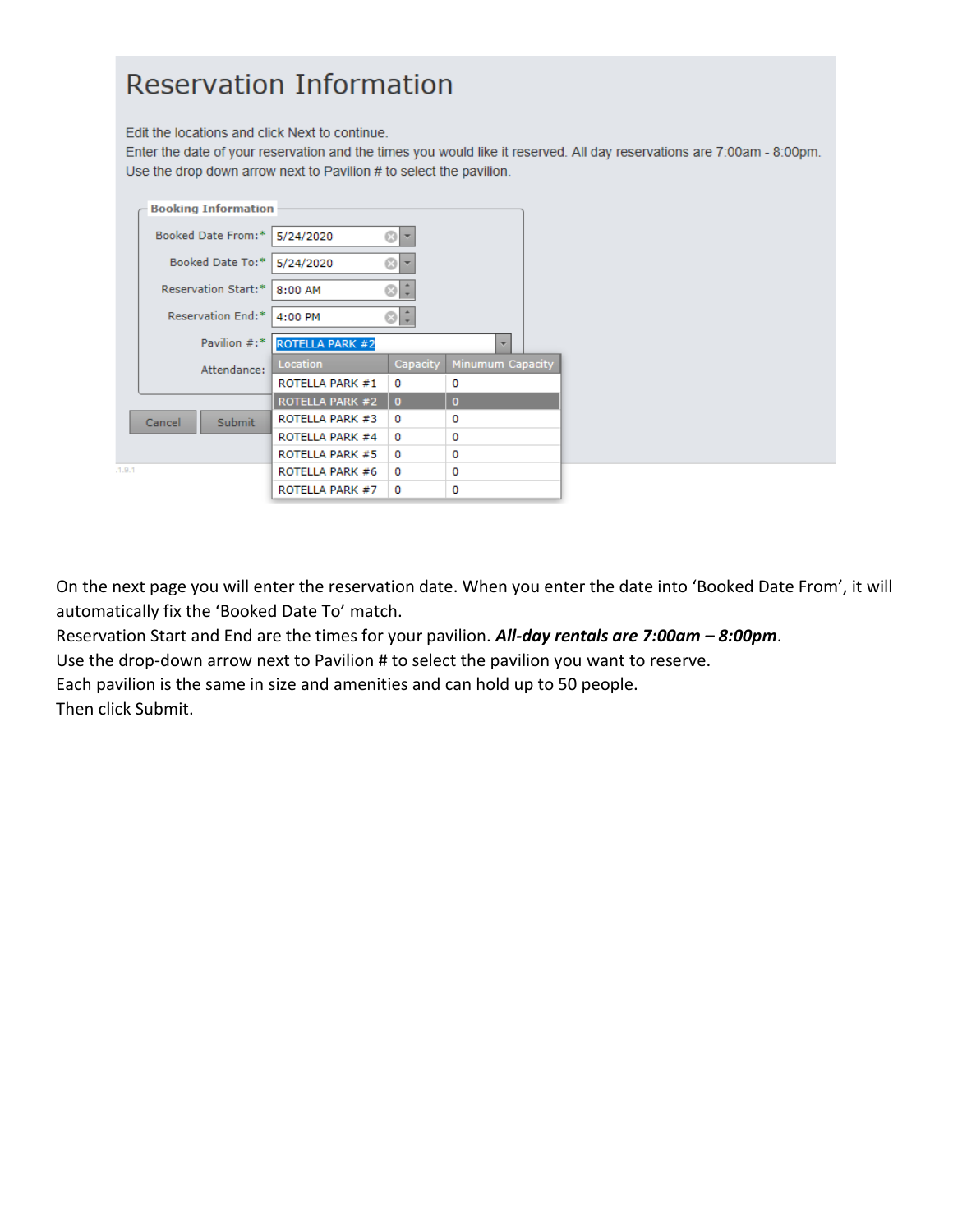| Welcome<br>Event Information                                                                                                         | ø<br><b>Pavilion Confirmation</b>                                  | Summary       |             |                    |
|--------------------------------------------------------------------------------------------------------------------------------------|--------------------------------------------------------------------|---------------|-------------|--------------------|
| <b>Pavilion Confirmation</b>                                                                                                         |                                                                    |               |             |                    |
| Review your reservation and click Next to continue.<br>To make changes to the reservation, click 'Edit'<br>в<br><b>Add Locations</b> | To add another pavilion to your reservation, click 'Add Locations' |               |             |                    |
| Location                                                                                                                             | <b>Date</b>                                                        | Booked From A | Booked To 4 |                    |
| ROTELLA PARK #2                                                                                                                      | 5/24/2020                                                          | 8:00 AM       | 4:00 PM     | Edit Cancel Delete |
|                                                                                                                                      |                                                                    |               |             | A                  |
| <b>Back</b><br>Next                                                                                                                  |                                                                    |               |             |                    |

This page will show the pavilion, date, and time you have just entered.

Click Edit **(A)** to make changes or Add Locations **(B)** to book an additional pavilion.

**\*NOTE\***: if you click Back, it will take you back to the page where you entered your name, number, and email. To continue click Next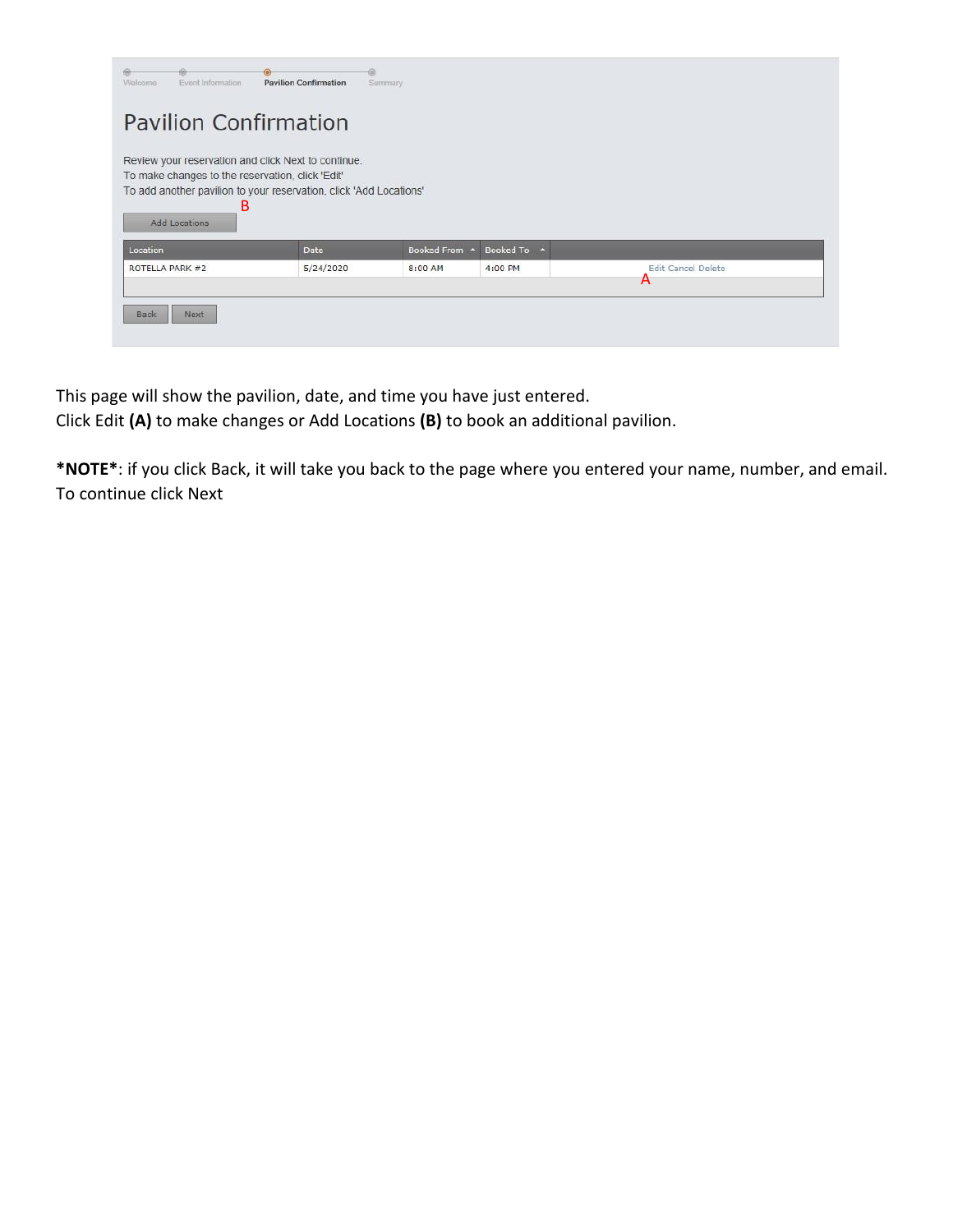| Welcome<br>Event Information                                              | Pavilion Confirmation                                                                                       | $\circledcirc$<br>Summary |             |                                   |                                                                                                        |
|---------------------------------------------------------------------------|-------------------------------------------------------------------------------------------------------------|---------------------------|-------------|-----------------------------------|--------------------------------------------------------------------------------------------------------|
| Summary                                                                   |                                                                                                             |                           |             |                                   |                                                                                                        |
|                                                                           | Your reservation is ready to be submitted. Please review your event and click Finish button to complete it. |                           |             |                                   |                                                                                                        |
|                                                                           |                                                                                                             |                           |             |                                   |                                                                                                        |
| <b>Client Information</b>                                                 |                                                                                                             |                           |             |                                   |                                                                                                        |
| Name, Phone &<br>Email:                                                   | <b>Test Example</b><br>303-123-4567<br>test@example.com                                                     |                           |             |                                   |                                                                                                        |
| <b>Event Information</b>                                                  |                                                                                                             |                           |             |                                   |                                                                                                        |
|                                                                           |                                                                                                             |                           |             |                                   |                                                                                                        |
| Reservation Name: Test Example<br><b>Location Information</b><br>Location |                                                                                                             | Date                      | Booked From | - Booked To                       |                                                                                                        |
| ROTELLA PARK #2                                                           |                                                                                                             | 5/23/2020                 | 10:00 AM    | 6:00 PM                           |                                                                                                        |
|                                                                           |                                                                                                             |                           |             |                                   |                                                                                                        |
| Summary Information-                                                      |                                                                                                             |                           |             | Location Total:                   |                                                                                                        |
|                                                                           |                                                                                                             |                           |             | Setup Total:                      |                                                                                                        |
|                                                                           |                                                                                                             |                           |             | Staffing Total:                   |                                                                                                        |
|                                                                           |                                                                                                             |                           |             | Catering Total:                   |                                                                                                        |
|                                                                           |                                                                                                             |                           |             | Beverage Total:<br>Package Total: |                                                                                                        |
|                                                                           |                                                                                                             |                           |             | Total:                            |                                                                                                        |
|                                                                           |                                                                                                             |                           |             | Taxes:                            |                                                                                                        |
|                                                                           |                                                                                                             |                           |             | Total Tax In:                     |                                                                                                        |
|                                                                           |                                                                                                             |                           |             | Payments:                         | \$100.00<br>\$0.00<br>\$0.00<br>\$0.00<br>\$0.00<br>\$0.00<br>\$100.00<br>\$0.00<br>\$100.00<br>\$0.00 |

This page will show you a summary of the reservation. Click Finish to submit the reservation.